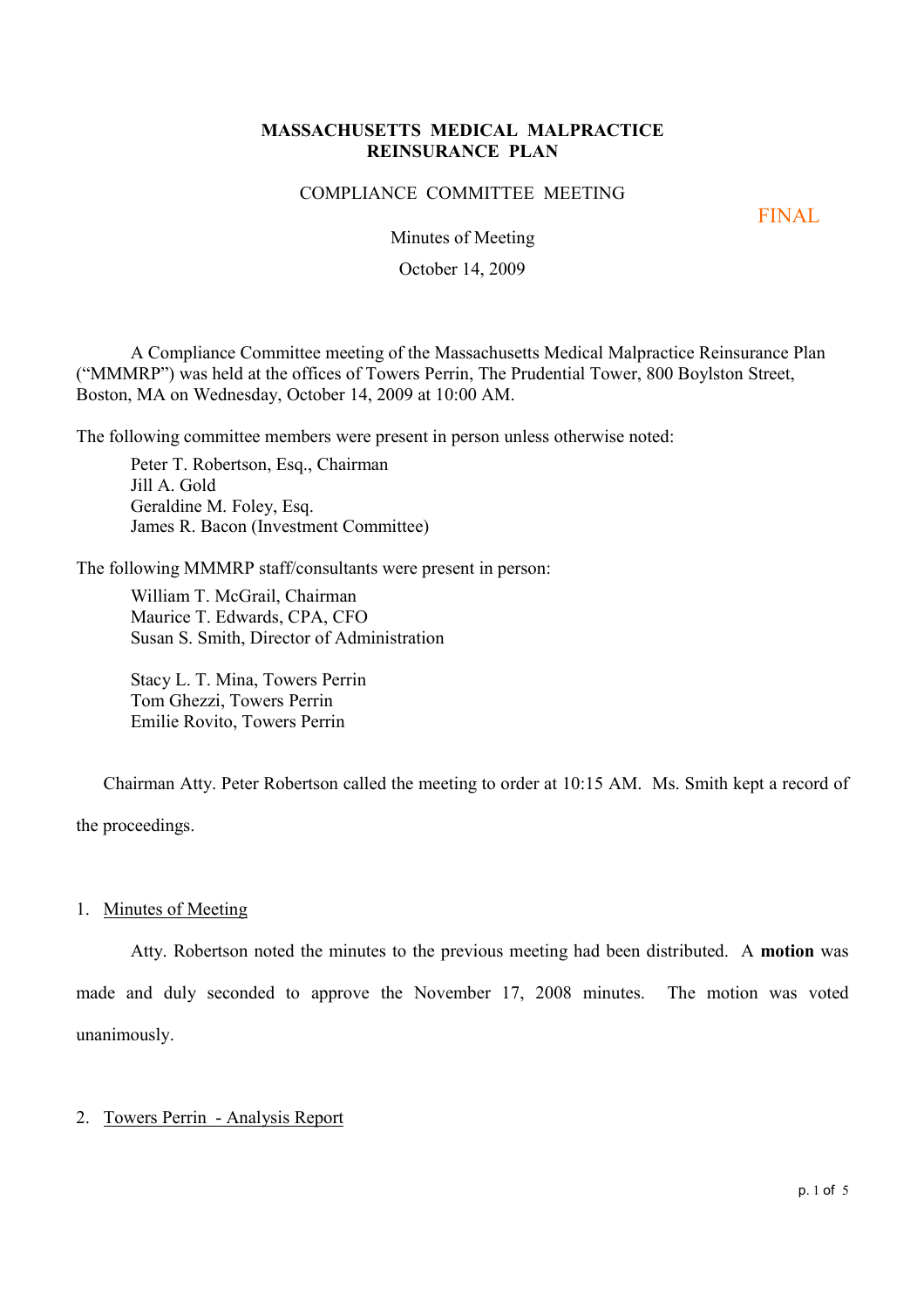A copy of the Towers Perrin Analysis Report, prepared by Ms. Stacy Mina, Mr. Tom Ghezzi, and Ms. Emilie Rovito was distributed to all attendees and a copy is included with these minutes. Ms. Mina, Ms. Rovito and Mr. Ghezzi thoroughly reviewed the report answering questions as needed. The report contained major topics of: December 31, 2008 Surplus Deficit Report Findings, June 30, 2009 Results and Financial Projections.

Ms. Mina began by reviewing the December 31, 2008 Surplus Deficit Report Findings. On page 3 she reviewed the change in estimated deficit between December 2007 and December 2008, noting that the estimated deficit as of 12/31/08 was \$15.8 million, a slight reduction in deficit from \$17 million as of 12/31/07. Next Ms. Mina reviewed page 4 which covered indicated deficit and Rule IV assessment by policy year as of 12/31/08. Mr. Ghezzi then brought up a new topic to the committee. He inquired if there are any rules to close out a year. Mr. McGrail noted that The Plan does not have such a rule, and Mr. Ghezzi suggested that the committee begin to consider such a rule. A discussion ensued regarding the pros and cons of such a rule, and it was determined that this should be further discussed at the next Governing Committee meeting. Ms. Mina then reviewed page 5 which contained a comparison of indicated deficit and actual assessments and returns. She pointed out that we ramped up in 2003 and 2004, and the deficit peaked at year-end 2004 due in part to large growth in premium starting in 2003. In 2005, The Plan decided to return money, and then continued returning money annually since 2006.

Ms. Mina continued with page 6, Updated Loss and ALAE Estimates as of June 30, 2009. She noted that the held reserves at 12/31/08 were \$53.3 million, near the high reasonable, and also a significant decrease in estimates in the June 30, 2009 analysis. In addition, she pointed out that for coverage years 2008 and prior, their central estimate of ultimate losses decreased \$8.5 million, and that the decrease in estimated losses is consistent with industry experience. Lastly she noted that the central estimate of unpaid liabilities at 12/31/09 (for all coverage years) is \$35.7 million. Mr. Ghezzi added that a reason for the continual increase in estimates is that medical malpractice claim frequency went down 40% between 2001 and roughly 2006/2007. He also mentioned that the results of The Plan lag the industry. A discussion ensued about potential factors affecting claim frequency trends.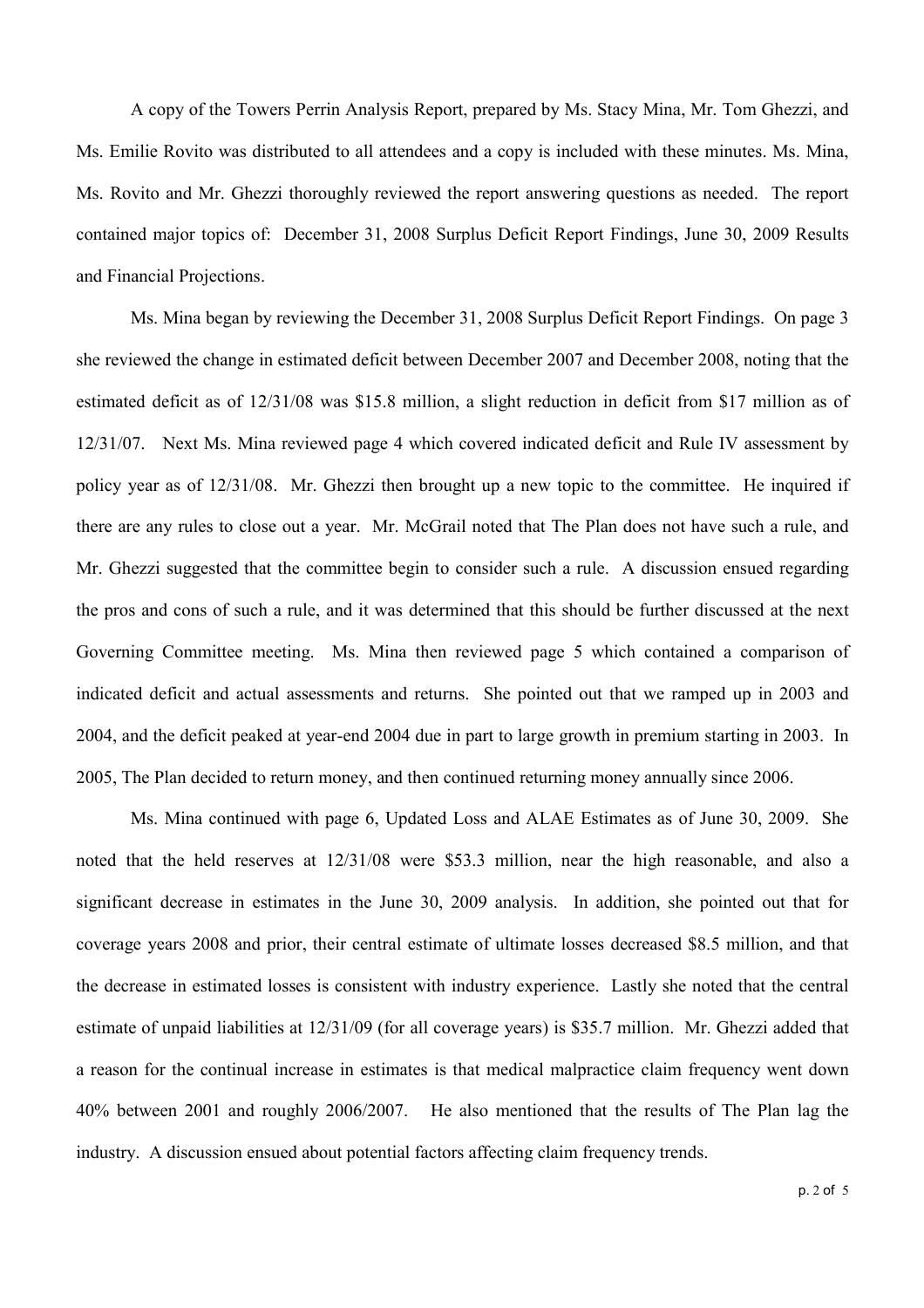Ms. Rovito continued with page 7, an update of the MMMRP financial model to forecast future results. She reviewed the various scenarios which they used for their projections, including Rule IV and Expected Cash Flow, adding that each was run at central estimate and high reasonable reserve levels. The Committee discussed the implications of the various scenarios.

Next Ms. Rovito reviewed page 8, which provided a graph analyzing returns and assessments on the various scenarios. The Rule IV scenario for 2009 would declare a zero return, while the cash flow scenario for 2009 would declare a \$9.5 million return. Ms. Rovito reviewed page 9, noting that projected assets will decrease under all scenarios, due mainly to reduced premium level, pointing out that MMMRP is now at \$30-35 million, and will be between \$10-\$20 million by 2013 depending on the scenario. She then reviewed page 10, adding that Rule IV based scenarios push surplus to between -\$5 million and zero by 2010, while cash flow scenario surplus is more strongly negative. It was suggested that at the end of 2009 MMMRP may announce an \$8-9 million assessment to be distributed in 2010. Mr. Edwards will further analyze the figures to determine a return amount to recommend to the Governing Committee. After reviewing the annual cash flow on page 11, the committee reviewed tax implications of all scenarios, noting that it varies greatly among scenarios. Ms. Mina reviewed page 12 which reviewed the scenarios' patterns of assessments and how returns impact size and timing of income tax obligations. The cumulative FIT for 2009-2013 ranges from \$0.2 million (cash flow) to \$2.1 million (Rule IV – CE pay and CE reserves). Ms. Rovito continued with page 13, briefly discussing what happens after 2013. She also discussed the chart on page 14 which demonstrated how scenarios' patterns of assessments and refunds impact size and timing of tax obligations, noting that the cumulative FIT (2009-2018) were close to \$2 million, either for the Rule IV or cash flow scenario. Next page 15 was discussed, an evaluation of the financial model needs to consider several factors, including underlying assumptions, tax liabilities and implications of over- or under- assessing. Lastly, she reviewed the conclusions on page 16, such as assets are declining over the next five years, cash flow is expected to be negative, surplus will remain negative, positive net income results in incurred tax liability and that the cash flow scenario provides notable deviation from recent operations.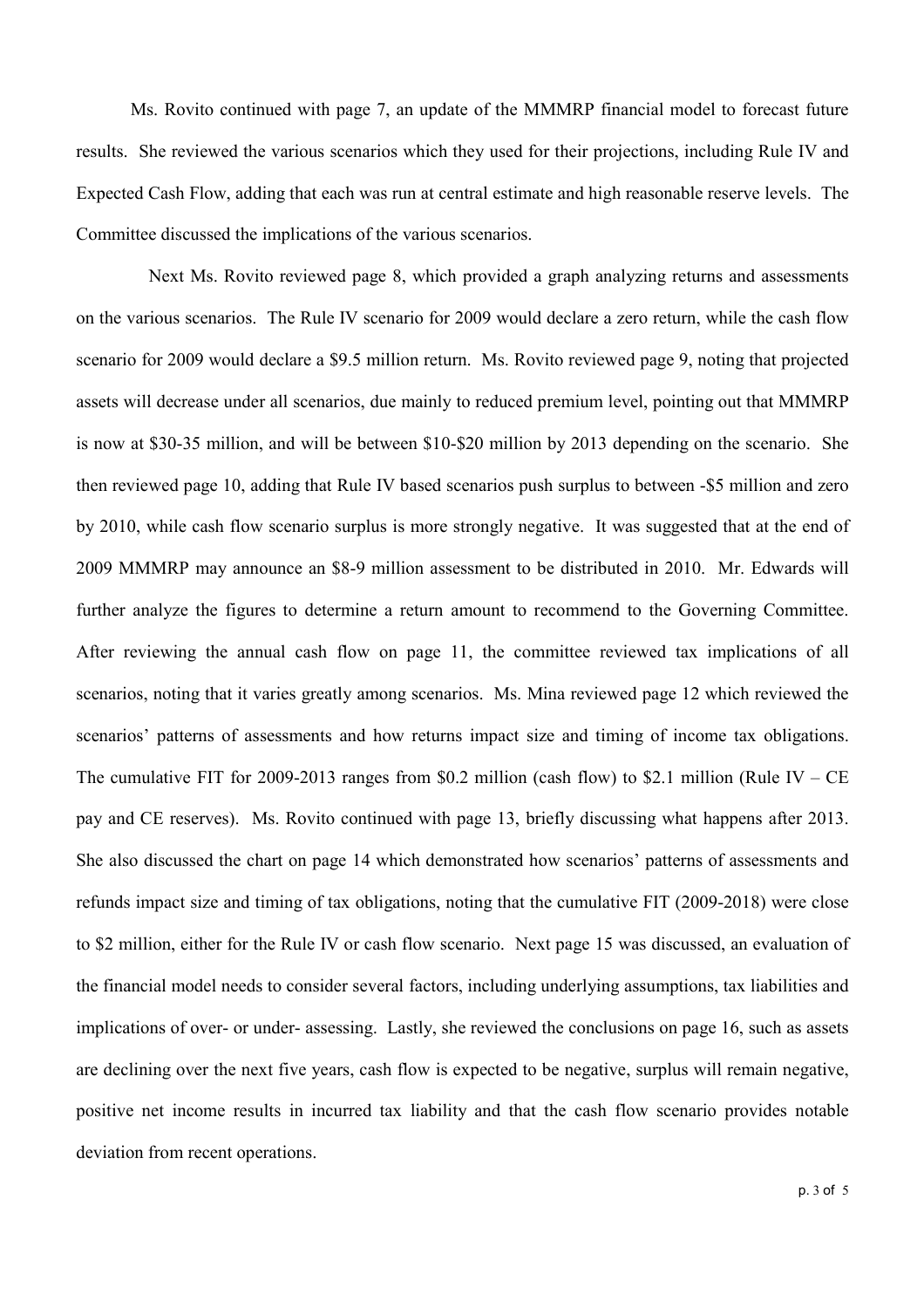Mr. Ghezzi then advised the committee that Towers Perrin is in the process of merging with Watson Wyatt Worldwide. He stated that when the merger is finalized, the new company name will be Towers Watson. He believes they will stay in their office in Boston, but there is a chance they could move to Watson's existing office space in Wellesley.

### 3. Claims Audit Reports – Ms. Gerry Foley

Ms. Foley distributed two Audit Reports, and copies of both are included with these minutes. To begin with, she reviewed the St. Paul Travelers Claim File, stating that there are currently no open ceded St. Paul Travelers files. Of all thirteen closed files, four were selected for review. She noted that the claims were handled well and had positive results in mediation, and also that negotiations were well done. Next she moved on to the ProMutual Audit Report. At this point, Attorney Robertson excused himself from the meeting. Ms. Foley advised the committee that ten files were selected for review. She stated that one claim handling was questionable, but in the final analysis it had an excellent result. Additionally she noted that she had a received a personal explanation email from ProMutual regarding a specific issue with an open claim. Mr. Robertson returned to the meeting.

## 4. Other Business

There was no other business.

**Motion** made by Ms. Foley and duly seconded by Ms. Gold to adjourn the Compliance Committee meeting at 11:35 AM. The motion was voted unanimously.

A true record transcribed October 14, 2009.

\_\_\_\_\_\_\_\_\_\_\_\_\_\_\_\_\_\_\_\_\_\_\_\_\_\_\_\_\_\_\_\_\_\_\_

MMMRP Compliance Committee